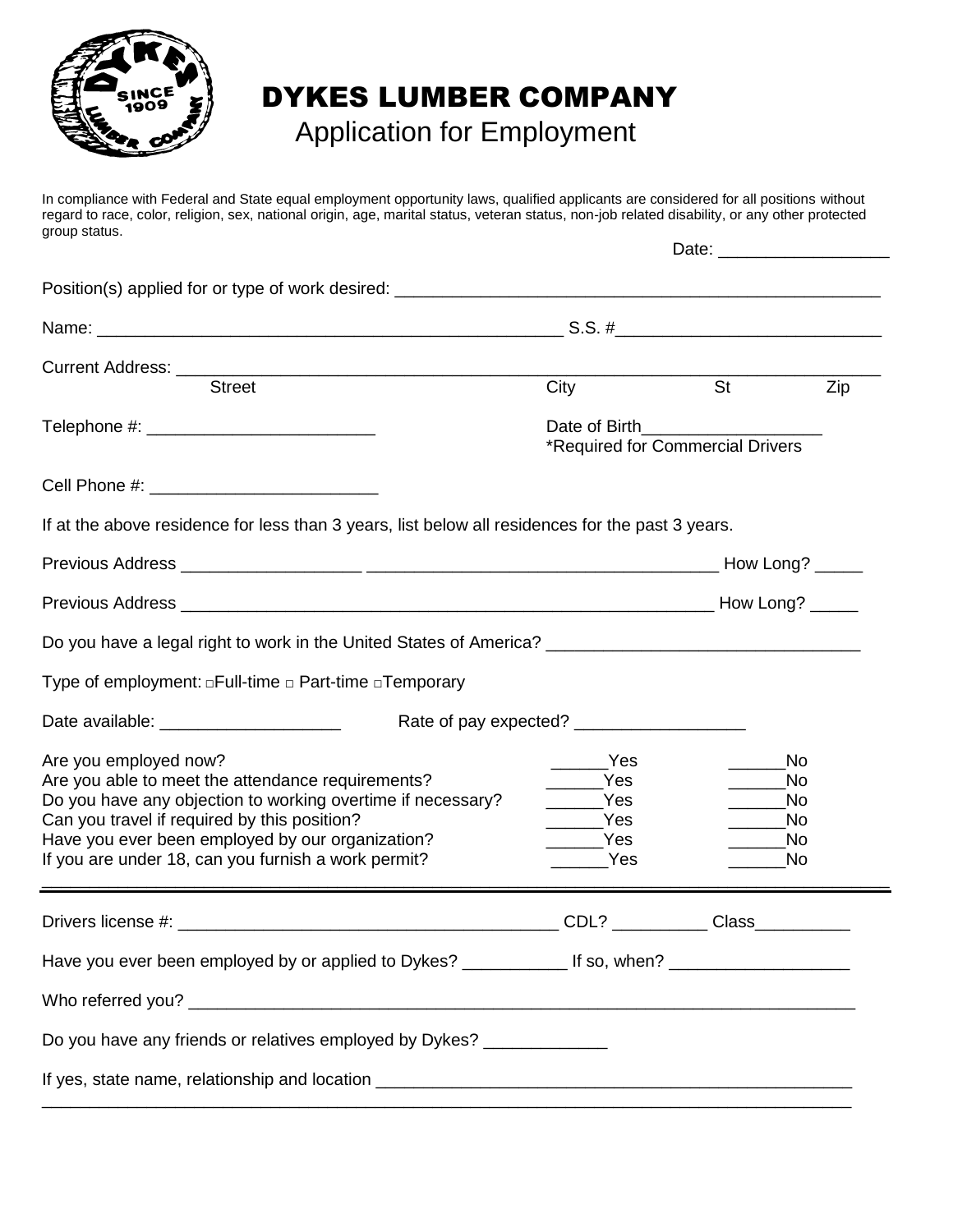| For Commercial Driver Applicants: Per FMCSR 391.21(d) Before an application is submitted, the motor carrier shall inform the applicant that the            |
|------------------------------------------------------------------------------------------------------------------------------------------------------------|
| information he/she provides for the employment history may be used, and the applicant's prior employers may be contacted, for the purpose of               |
| investigating the applicant's safety performance history information. The prospective employer must also notify the driver in writing of his/her due       |
| process rights as specified in §391.23(i) regarding information received as a result of these investigations. You the applicant have the following rights: |
| (i) The right to review information provided by previous employers; (ii) the right to have errors in the information corrected by the previous employer    |
| and for that previous employer to re-send the corrected information to the prospective employer; (iii) The right to have a rebuttal statement attached to  |
| the alleged erroneous information, if the previous employer and the driver cannot agree on the accuracy of the information.                                |
|                                                                                                                                                            |

| <b>Driver Applicant</b> | <b>Driver Applicant</b> |           |
|-------------------------|-------------------------|-----------|
| <b>Printed Name</b>     | <b>Signature</b>        | ่<br>วate |
|                         |                         |           |

Applicants for positions that require the driving of commercial motor vehicles must provide **an additional 7 years' information on those employers for whom the applicant operated such vehicles, or up to** 10 years' employment history. **ALL INFORMATION MUST BE COMPLETED BEFORE AN APPLICATION CAN BE CONSIDERED.** 

| <b>Employer</b>                                                                                                          |       |     |                                                  |              |
|--------------------------------------------------------------------------------------------------------------------------|-------|-----|--------------------------------------------------|--------------|
| Name                                                                                                                     |       |     | From                                             | To           |
| Address                                                                                                                  |       |     | Position Held                                    |              |
| City                                                                                                                     | St    | Zip | Salary/Wage                                      |              |
| <b>Contact Person</b>                                                                                                    | Phone |     | Reason for Leaving                               |              |
| WERE YOU SUBJECT TO THE FMCSRst WHILE EMPLOYED? OYES ONO                                                                 |       |     | MAY WE CONTACT YOUR CURRENT EMPLOYER? $\Box$ YES | $\square$ NO |
| WAS YOUR JOB DESIGNATED AS A SAFETY-SENSITIVE FUNCTION IN ANY DOT-REGULATED MODE SUBJECT TO THE DRUG AND ALCOHOL TESTING |       |     |                                                  |              |
| REQUIREMENTS OF 49 CFR PART 40? $\Box$ YES $\Box$ NO                                                                     |       |     |                                                  |              |

| <b>Employer</b>                                                                                                          |    |                    | <b>Date</b>                                |              |
|--------------------------------------------------------------------------------------------------------------------------|----|--------------------|--------------------------------------------|--------------|
| Name                                                                                                                     |    |                    | From                                       | To           |
| Address                                                                                                                  |    |                    | Position Held                              |              |
| City                                                                                                                     | St | Zip                | Salary/Wage                                |              |
| <b>Contact Person</b><br>Phone                                                                                           |    | Reason for Leaving |                                            |              |
| WERE YOU SUBJECT TO THE FMCSRs† WHILE EMPLOYED? OYES                                                                     |    | $\square$ NO       | MAY WE CONTACT YOUR CURRENT EMPLOYER? OYES | $\square NO$ |
| WAS YOUR JOB DESIGNATED AS A SAFETY-SENSITIVE FUNCTION IN ANY DOT-REGULATED MODE SUBJECT TO THE DRUG AND ALCOHOL TESTING |    |                    |                                            |              |
| REQUIREMENTS OF 49 CFR PART 40? DYES<br>$\square$ NO                                                                     |    |                    |                                            |              |

|    |              | <b>Date</b>                                                   |    |                                            |
|----|--------------|---------------------------------------------------------------|----|--------------------------------------------|
|    |              | From                                                          | To |                                            |
|    |              | Position Held                                                 |    |                                            |
| St | Zip          | Salary/Wage                                                   |    |                                            |
|    |              | Reason for Leaving                                            |    |                                            |
|    | $\square$ NO |                                                               |    | $\square$ NO                               |
|    |              | Phone<br>WERE YOU SUBJECT TO THE FMCSRs† WHILE EMPLOYED? OYES |    | MAY WE CONTACT YOUR CURRENT EMPLOYER? OYES |

WAS YOUR JOB DESIGNATED AS A SAFETY-SENSITIVE FUNCTION IN ANY DOT-REGULATED MODE SUBJECT TO THE DRUG AND ALCOHOL TESTING REQUIREMENTS OF 49 CFR PART 40? □YES □NO

| <b>Employer</b>                                                                                                                                                                  |       |              | <b>Date</b>                                |              |
|----------------------------------------------------------------------------------------------------------------------------------------------------------------------------------|-------|--------------|--------------------------------------------|--------------|
| Name                                                                                                                                                                             |       |              | From                                       | To           |
| Address                                                                                                                                                                          |       |              | Position Held                              |              |
| City                                                                                                                                                                             | St    | Zip          | Salary/Wage                                |              |
| <b>Contact Person</b>                                                                                                                                                            | Phone |              | Reason for Leaving                         |              |
| WERE YOU SUBJECT TO THE FMCSRs† WHILE EMPLOYED? □YES                                                                                                                             |       | $\square$ NO | MAY WE CONTACT YOUR CURRENT EMPLOYER? DYES | $\square NO$ |
| WAS YOUR JOB DESIGNATED AS A SAFETY-SENSITIVE FUNCTION IN ANY DOT-REGULATED MODE SUBJECT TO THE DRUG AND ALCOHOL TESTING<br>REQUIREMENTS OF 49 CFR PART 40?<br>⊓YES<br>$\Box$ NO |       |              |                                            |              |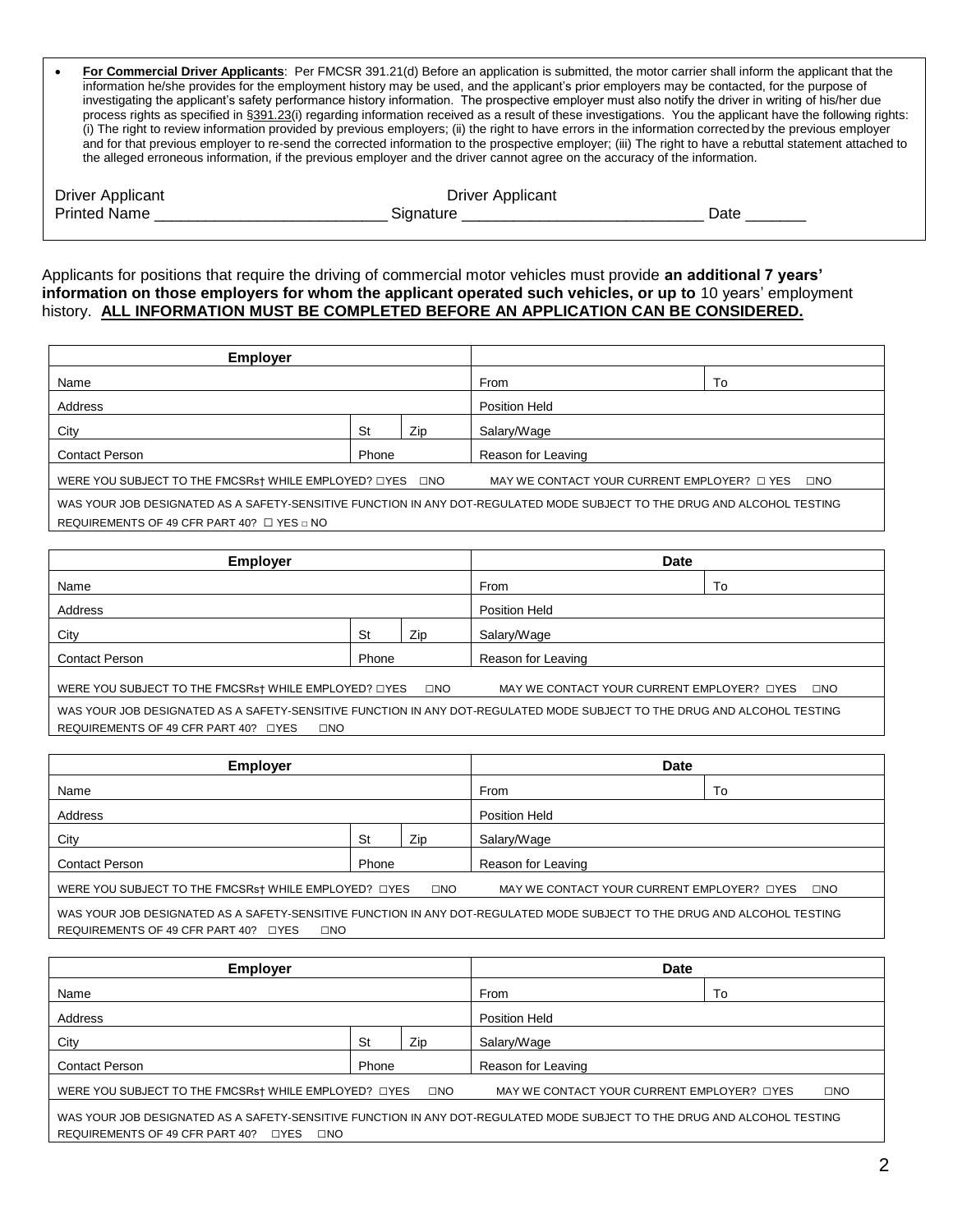| <b>Employer</b>                                                      |       |                                            |                    |    |
|----------------------------------------------------------------------|-------|--------------------------------------------|--------------------|----|
| Name                                                                 |       |                                            | From               | Т٥ |
| Address                                                              |       |                                            | Position Held      |    |
| City                                                                 | St    | Zip                                        | Salary/Wage        |    |
| <b>Contact Person</b>                                                | Phone |                                            | Reason for Leaving |    |
| WERE YOU SUBJECT TO THE FMCSRs† WHILE EMPLOYED? $\Box$ YES $\Box$ NO |       | MAY WE CONTACT YOUR CURRENT EMPLOYER? OYES | $\square$ NO       |    |
|                                                                      |       |                                            |                    |    |

WAS YOUR JOB DESIGNATED AS A SAFETY-SENSITIVE FUNCTION IN ANY DOT-REGULATED MODE SUBJECT TO THE DRUG AND ALCOHOL TESTING REQUIREMENTS OF 49 CFR PART 40? □YES □NO

| <b>Employer</b>                                      |       |               | <b>Date</b>                                     |    |
|------------------------------------------------------|-------|---------------|-------------------------------------------------|----|
| Name                                                 |       |               | From                                            | To |
| Address                                              |       | Position Held |                                                 |    |
| City                                                 | St    | Zip           | Salary/Wage                                     |    |
| <b>Contact Person</b>                                | Phone |               | Reason for Leaving                              |    |
| WERE YOU SUBJECT TO THE FMCSRst WHILE EMPLOYED? OYES |       | $\square$ NO  | MAY WE CONTACT YOUR CURRENT EMPLOYER? LYES LINO |    |
|                                                      |       |               |                                                 |    |

WAS YOUR JOB DESIGNATED AS A SAFETY-SENSITIVE FUNCTION IN ANY DOT-REGULATED MODE SUBJECT TO THE DRUG AND ALCOHOL TESTING REQUIREMENTS OF 49 CFR PART 40? □YES □NO

| <b>Employer</b>                                                                                                          |       |               | Date                                       |           |
|--------------------------------------------------------------------------------------------------------------------------|-------|---------------|--------------------------------------------|-----------|
| Name                                                                                                                     |       |               | From                                       | To        |
| Address                                                                                                                  |       | Position Held |                                            |           |
| City                                                                                                                     | St    | Zip           | Salary/Wage                                |           |
| <b>Contact Person</b>                                                                                                    | Phone |               | Reason for Leaving                         |           |
| WERE YOU SUBJECT TO THE FMCSRst WHILE EMPLOYED? OYES ONO                                                                 |       |               | MAY WE CONTACT YOUR CURRENT EMPLOYER? OYES | $\Box$ NO |
| WAS YOUR JOB DESIGNATED AS A SAFETY-SENSITIVE FUNCTION IN ANY DOT-REGULATED MODE SUBJECT TO THE DRUG AND ALCOHOL TESTING |       |               |                                            |           |
| REQUIREMENTS OF 49 CFR PART 40? DYES<br>$\Box$ NO                                                                        |       |               |                                            |           |

| Employer                                                                                                                   |       |                      | <b>Date</b>        |    |  |
|----------------------------------------------------------------------------------------------------------------------------|-------|----------------------|--------------------|----|--|
| Name                                                                                                                       |       |                      | From               | To |  |
| Address                                                                                                                    |       | <b>Position Held</b> |                    |    |  |
| City                                                                                                                       | St    | Zip                  | Salary/Wage        |    |  |
| <b>Contact Person</b>                                                                                                      | Phone |                      | Reason for Leaving |    |  |
| WERE YOU SUBJECT TO THE FMCSRs† WHILE EMPLOYED? OYES<br>MAY WE CONTACT YOUR CURRENT EMPLOYER? OYES<br>⊟NO<br>$\Box$ NO     |       |                      |                    |    |  |
| WAS VOLIR JOR DESIGNATED AS A SAFETY-SENSITIVE FUNCTION IN ANY DOT-REGULATED MODE SURJECT TO THE DRUG AND ALCOHOL TESTING. |       |                      |                    |    |  |

AS A SAFETY-SENSITIVE FUNCTION IN ANY DOT-REGULATED MODE SU REQUIREMENTS OF 49 CFR PART 40? □YES □NO

†THE Federal Motor Carrier Safety Regulations (FMSCRs) apply to anyone operating a motor vehicle on a highway in interstate commerce to transport passengers of property when the vehicle: (1) weighs or has a GWR of 10,001 pounds or more, (2) is designed or used to transport 9 or more passengers, OR (3) is of any size and is used to transport hazardous materials in a quantity requiring placarding.

## **Accident Record for the past 3 years**. (For Commercial Driver Applicants)

| Dates | Nature of Accident | <b>Fatalities</b> | Injuries |
|-------|--------------------|-------------------|----------|
| ч.    |                    |                   |          |
| 2.    |                    |                   |          |
| 3.    |                    |                   |          |
| -4.   |                    |                   |          |

## **Traffic Convictions Moving Violations for the past 3 years, if none write none.** (For Commercial Driver Applicants)

| Dates     | Location | Charge | Fine |
|-----------|----------|--------|------|
| . .       |          |        |      |
| 2.        |          |        |      |
| - 2<br>ు. |          |        |      |
| -4.       |          |        |      |